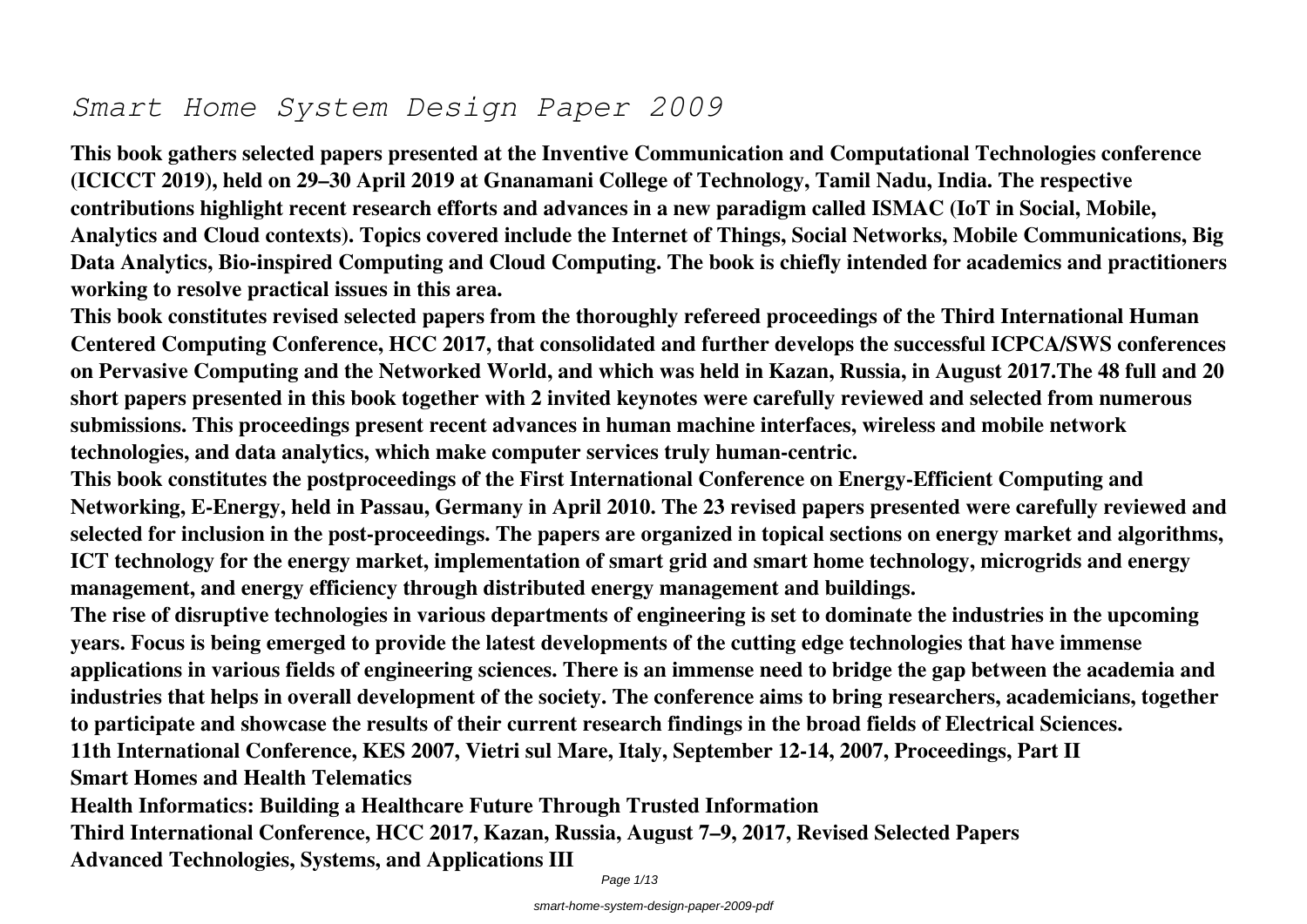# **ICCI-2017**

# **Proceedings of the 2015 Second International Conference on Computer, Intelligent and Education Technology (CICET 2015), April 11-12, 2015, Guilin, P.R. China**

*This volume proceedings contains revised selected papers from the 4th International Conference on Artificial Intelligence and Computational Intelligence, AICI 2012, held in Chengdu, China, in October 2012. The total of 163 high-quality papers presented were carefully reviewed and selected from 724 submissions. The papers are organized into topical sections on applications of artificial intelligence, applications of computational intelligence, data mining and knowledge discovery, evolution strategy, expert and decision support systems, fuzzy computation, information security, intelligent control, intelligent image processing, intelligent information fusion, intelligent signal processing, machine learning, neural computation, neural networks, particle swarm optimization, and pattern recognition.*

*Throughout human history, technological advancements have been made for the ease of human labor. With our most recent advancements, it has been the work of scholars to discover ways for machines to take over a large part of this labor and reduce human intervention. These advancements may become essential processes to nearly every industry. It is essential to be knowledgeable about automation so that it may be applied. Research Anthology on Cross-Disciplinary Designs and Applications of Automation is a comprehensive resource on the emerging designs and application of automation. This collection features a number of authors spanning multiple disciplines such as home automation, healthcare automation, government automation, and more. Covering topics such as human-machine interaction, trust calibration, and sensors, this research anthology is an excellent resource for technologists, IT specialists, computer engineers, systems and software engineers, manufacturers, engineers, government officials, professors, students, healthcare administration, managers, CEOs, researchers, and academicians. A more trusted environment for the management and use of health information would undoubtedly help to consolidate and accelerate*

*the use of health informatics solutions as change mechanisms to drive the establishment and adoption of new models of care, as well as new technology-oriented healthcare processes.This book presents 35 papers from the Australian National Health Informatics Conference (HIC 2012), held in Sydney, Australia, in July and August 2012. The theme of the conference is 'Health Informatics - Building a Healthcare Future Through Trusted Information', and emphasises the importance of assuring the integrity and security of health data and communications. The papers range from deeply theoretical to intensely practical, and address many elements of contemporary health informatics research endeavours, as well as peripheral, but related topics.Australian research, developments and implementations are at the forefront of e-health, and are the focus of much international attention. The Federal Government has invested in the building of a National Broadband Network, lead implementation sites, telehealth delivery and personally controlled electronic health records (PCEHR), launched 30 days before the conference.This book will be of interest to clinicians, researchers,* Page 2/13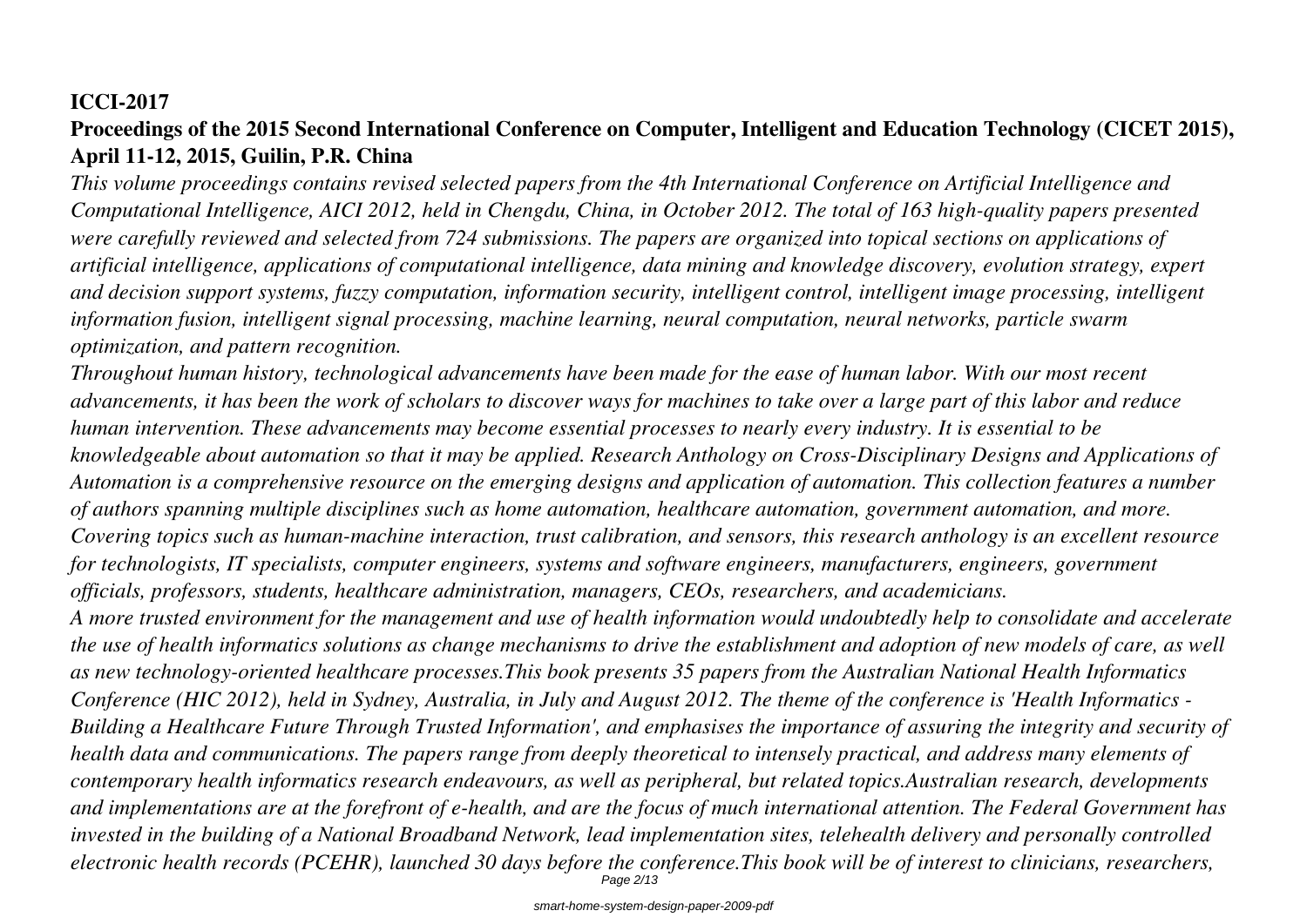*industry innovators and all those who share the desire to deliver better healthcare to all.*

*This book constitutes the refereed proceedings of the EUC 2005 workshops held in conjunction with the IFIP International Conference on Embedded and Ubiquitous Computing, EUC 2005, in Nagasaki, Japan in December 2005. The 132 revised full papers presented were carefully reviewed and selected from 352 submissions. Topics covered by the five workshops are ubiquitous intelligence and smart worlds (UISW 2005), network-centric ubiquitous systems (NCUS 2005), security in ubiquitous computing systems (SecUbiq 2005), RFID and ubiquitous sensor networks (USN 2005), and trusted and autonomic ubiquitous and embedded systems (TAUES 2005).*

*Human Aspects of IT for the Aged Population. Technology Design and Acceptance Internet of Things – ICIOT 2018*

*Advances in Engineering Materials and Applied Mechanics*

*Internet of Things, Smart Spaces, and Next Generation Networking*

*Computing, Control, Information and Education Engineering*

*Selected Papers from the 20th Australian National Health Informatics Conference (HIC 2012)*

*Health Informatics*

"The thought behind this publication is to continue to develop an active research community dedicated to explore how Smart Homes and Health Telematics can foster independent living and offer an enhanced quality of life for ageing and disabled people. As we begin to witness the effects of changing demographics on todays society we begin to appreciate that the increase in the number of elderly and in the prevalence of those suffering from chronic disease and disabilities are likely to further increase in the next two to three decades. To react to the needs of this cohort to provide an environment within which the people can reside for as long as possible, whilst maintaining their quality of life and independence, is a widespread concern for all. As such, there is real benefit to further investigate the role of technologies to address these changes and subsequently offer practical solutions to support independent living. The editors feel that within the realms of Smart Homes and Health Telematics real, affordable and useful services can be developed which will have the necessary underlying technological and service delivery infrastructures to allow seamless integration into existing care delivery paradigms. The introduction of technology can provide a positive impact. However, it is necessary to avoid any detrimental effects if reliance upon technology within the home environment becomes so great that people will not leave their own home in fear of losing the support once outside of the home, or its close proximity. This publication focuses on promoting personal autonomy and extending the quality of life by considering including smart services inside and outside of the home."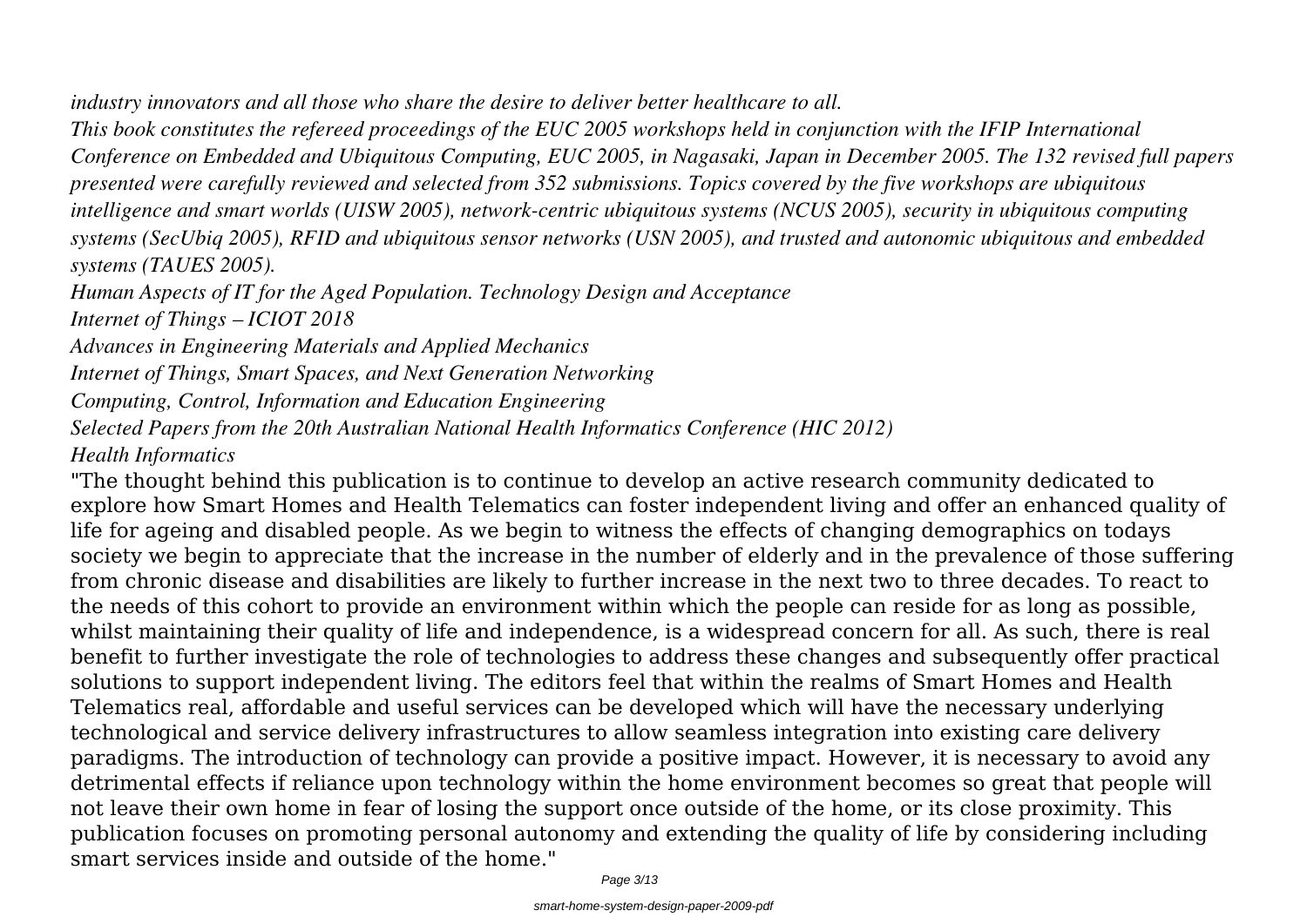Nowadays networks, microprocessors, memory chips, smart sensors and actuators are faster, cheaper and smaller than ever. They are becoming available anywhere, anytime. Current advances in such enabling technologies let foresee novel applications and services for improving the life of elderly and disabled people in their home and outside. These conference proceedings present the latest approaches and technical solutions in the area of smart homes, health telematics, and enabling technologies. The first chapter delves into the user perspective to ascertain real needs and design truly useful services. The following chapter explores the enabling technology. Distributed sensors, smart devices and networks appear as the nuts and bolts compulsory to build up smart homes. Chapter three looks at the realization of smart homes. Pervasive computing is emerging as one of the key approaches to organize computations within smart homes. The fourth chapter addresses the issue of using smart home features to design and deliver smart care services to persons with disabilities and elderly people. Finally Chapter five outlines standardization efforts and practical and industrial experiences. ICOST aims at creating an active research community dedicated to explore how smart homes in particular and health telematics in general can foster independent living and an enhanced life style for elderly and disabled people. On the one hand, smart homes are augmented environments with embedded computers, information appliances and multi-modal sensors allowing people to perform tasks efficiently by offering unprecedented levels of access to information and assistance from computer. On the other hand, health telematics makes the most of networks and telecommunications to propose health services, expertise and information at distance.

A more trusted environment for the management and use of health information would undoubtedly help to consolidate and accelerate the use of health informatics solutions as change mechanisms to drive the establishment and adoption of new models of care, as well as new technology-oriented healthcare processes. This book presents 35 papers from the Australian National Health Informatics Conference (HIC 2012), held in Sydney, Australia, in July and August 2012. The theme of the conference is 'Health Informatics - Building a Healthcare Future Through Trusted Information', and emphasises the importance of assuring the integrity and security of health data and communications. The papers range from deeply theoretical to intensely practical, and address many elements of contemporary health informatics research endeavours, as well as peripheral, but related topics. Australian research, developments and implementations are at the forefront of e-health, and are the focus of much international attention. The Federal Government has invested in the building of a National Broadband Network, lead implementation sites, telehealth delivery and personally controlled electronic health records (PCEHR), launched 30 days before the conference. This book will be of interest to clinicians, researchers, industry innovators and all those who share the desire to deliver better healthcare to all. This book introduces innovative and interdisciplinary applications of advanced technologies. Featuring the

Page 4/13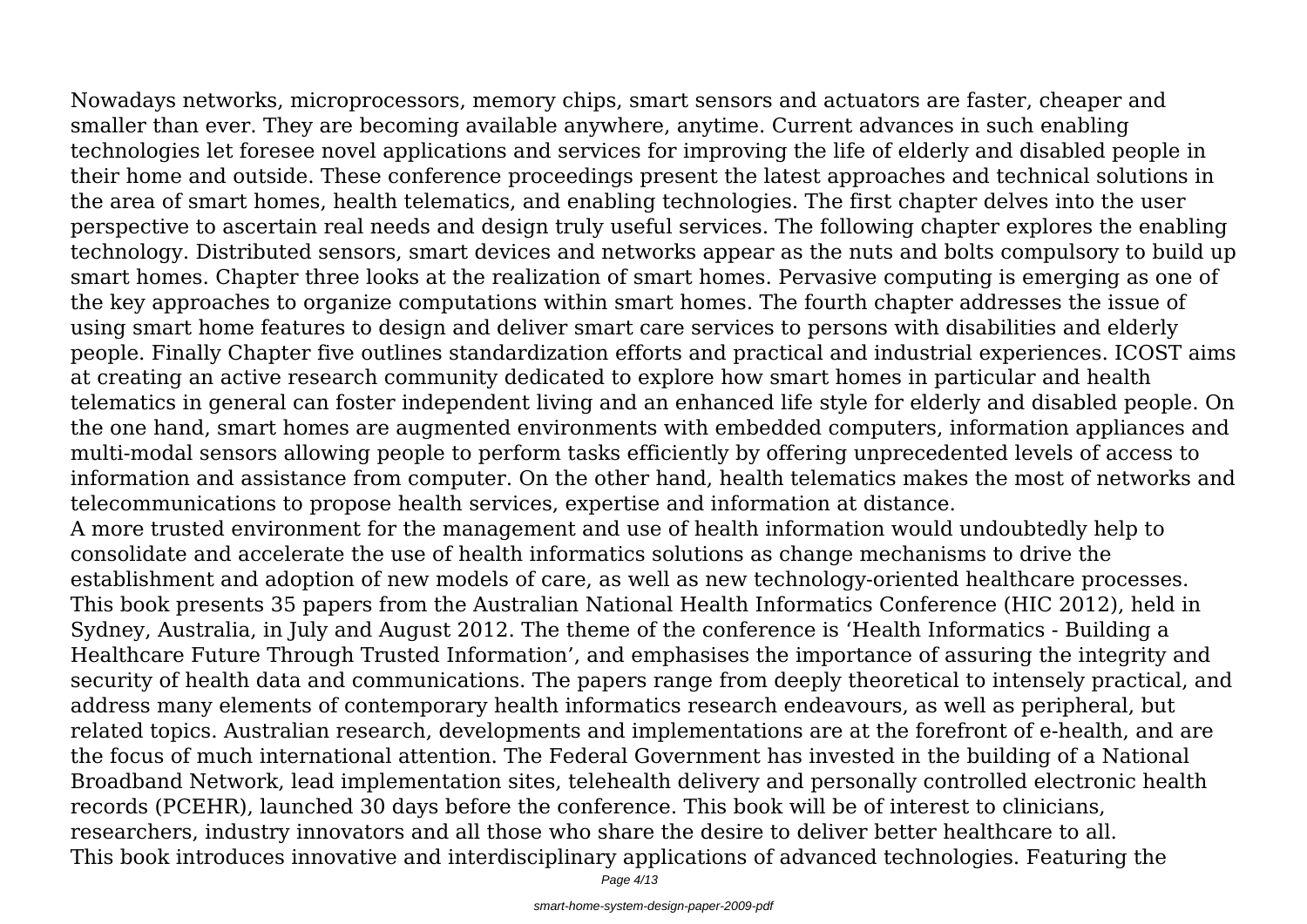papers from the 10th DAYS OF BHAAAS (Bosnian-Herzegovinian American Academy of Arts and Sciences) held in Jahorina, Bosnia and Herzegovina on June 21–24, 2018, it discusses a wide variety of engineering and scientific applications of the different techniques. Researchers from academic and industry present their work and ideas, techniques and applications in the field of power systems, mechanical engineering, computer modelling and simulations, civil engineering, robotics and biomedical engineering, information and communication technologies, computer science and applied mathematics.

Ambient Intelligence

National Conference on Electrical Sciences (NCES – 2021)

22nd HCI International Conference, HCII 2020, Copenhagen, Denmark, July 19–24, 2020, Proceedings Knowledge Discovery and Data Mining

Proceedings of the 2nd International Conference on Energy Science and Applied Technology (ESAT 2015) ICOST 2006 : 4th International Conference on Smart Homes and Health Telematics

7th International Conference on Smart Homes and Health Telematics, ICOST 2009, Tours, France, July 1-3, 2009, Proceedings

This book constitutes the refereed proceedings of the 15th European Conference on Ambient Intelligence, AmI 2019, held in Rome, Italy, in November 2019. The 20 full papers presented together with 10 short papers were carefully reviewed and selected from 50 submissions. The papers cover topics such as embedded devices that can merge unobtrusively and in natural ways using information and intelligence hidden in the network connecting these devices (e.g., the Internet of Things). The main topic of AmI 2019 was "Data-driven Ambient Intelligence," which follows the vision of Calm Technology, where technology is useful but does not demand our full attention or interfere with our usual behavior and activities. This book constitutes the refereed proceedings of the 19th International Conference on Information and Communications Security, ICICS 2017, held in Beijing, China, in December 2017. The 43 revised full papers and 14 short papers presented were carefully selected from 188 submissions. The papers cover topics such as Formal Analysis and Randomness Test; Signature Scheme and Key Management; Algorithms; Applied Cryptography; Attacks and Attacks Defense; Wireless Sensor Network Security; Security Applications; Malicious Code Defense and Mobile Security; IoT Security; Healthcare and Industrial Control System Security; Privacy Protection; Engineering Issues of Crypto; Cloud and E-commerce Security; Security Protocols; Network Security.

Internet of Things (IoT) is a recent technology paradigm that creates a global network of machines and devices that are capable of communicating with each other. Security cameras, sensors, vehicles, buildings, and software are examples of devices that can exchange data between each other. IoT is recognized as one of the most important areas of future technologies and is gaining vast recognition in a wide range of applications and fields related to smart homes and cities, military, education, hospitals, homeland security systems, transportation and autonomous connected cars, agriculture, intelligent shopping systems, and other modern technologies. This book explores the most important IoT automated and smart applications to help the reader understand the principle of using IoT in such applications.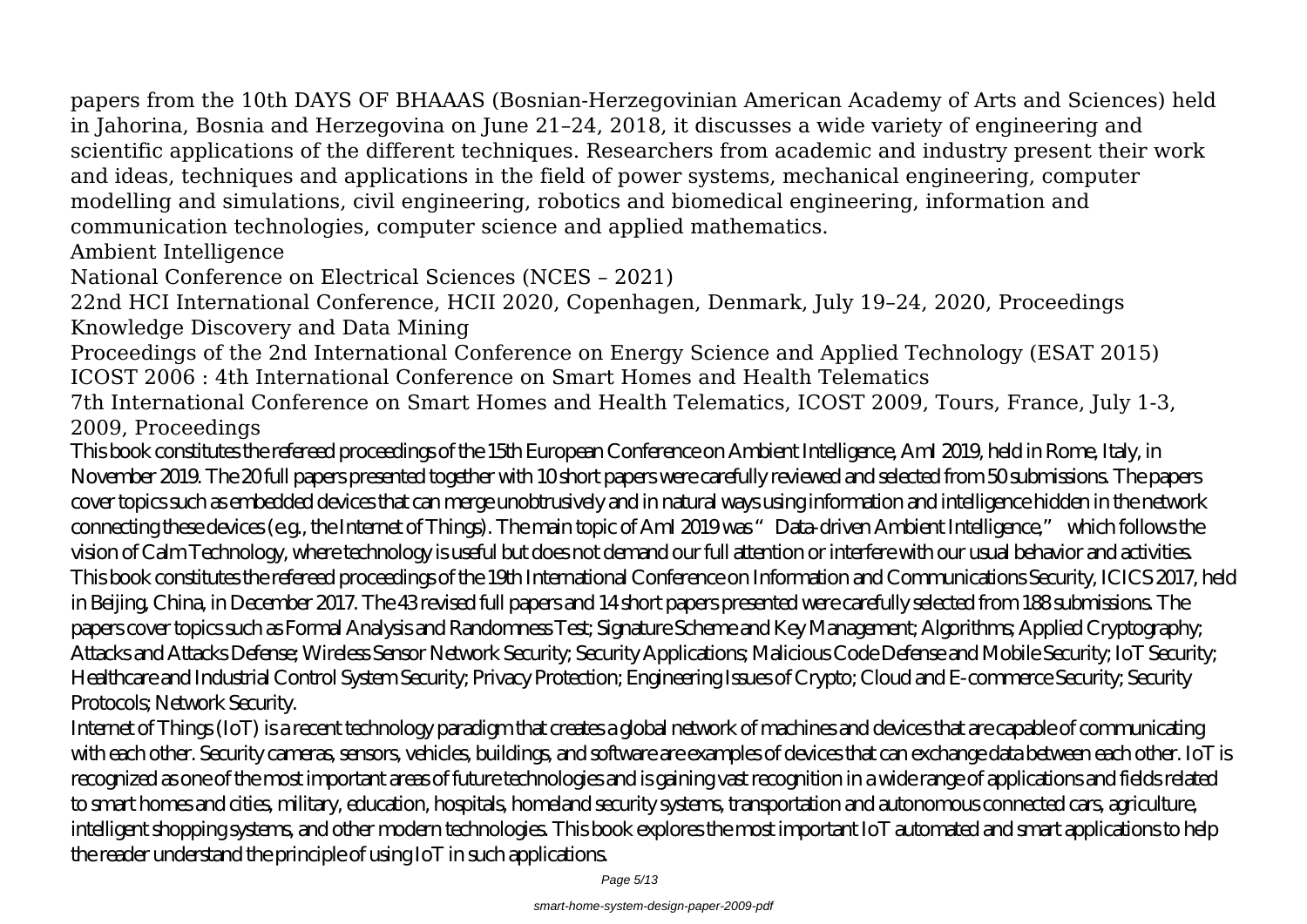This book constitutes the refereed post-conference proceedings of the 6st International Conference on IoT as a Service, IoTaaS 2020, which took place in Xi'an, China, in November 2020. Due to COVID-19 pandemic the conference was held virtually. The 69 revised full papers were carefully reviewed and selected from 136 submissions. The papers present two technical tracks and three workshops: The Second Workshop on Edge Intelligence and Computing for Iot Communications and Applications, the Workshop on Satellite Communication Networks for Internet of Things, the Workshop on Satellite Communications

Proceedings of the International Conference on Machinery, Materials Science and Engineering Application, (MMSE 2015), Wuhan, China, June 27-28 2015

Computational Intelligence: Theories, Applications and Future Directions - Volume I

15th European Conference, AmI 2019, Rome, Italy, November 13–15, 2019, Proceedings

Case Studies on Data Centers and Automation

Artificial Intelligence and Computational Intelligence

EUC 2005 Workshops: UISW, NCUS, SecUbiq, USN, and TAUES, Nagasaki, Japan, December 8-9, 2005

14th International Conference, CDVE 2017, Mallorca, Spain, September 17-20, 2017, Proceedings

*This book constitutes the thoroughly refereed post-conference proceedings of the 12th International Conference on Smart Homes and Health Telematics, ICOST 2014, held in Denver, CO, USA in June 2014. The 21 revised full papers presented together with three keynote papers and 9 short papers were carefully reviewed and selected from numerous submissions. The papers are organized in topical sections on Design and Usability, assistive and sentient environments, cognitive technology, activity recognition, context and situation awareness, Health IT and short contributions.*

*This book presents selected proceedings of ICCI-2017, discussing theories, applications and future directions in the field of computational intelligence (CI). ICCI-2017 brought together international researchers presenting innovative work on self-adaptive systems and methods. This volume covers the current state of the field and explores new, open research directions. The book serves as a guide for readers working to develop and validate real-time problems and related applications using computational intelligence. It focuses on systems that deal with raw data intelligently, generate qualitative information that improves decisionmaking, and behave as smart systems, making it a valuable resource for researchers and professionals alike. Annotation The three volume set LNAI 4692, LNAI 4693, and LNAI 4694, constitute the refereed proceedings of the 11th International Conference on Knowledge-Based Intelligent Information and Engineering Systems, KES 2007, held in Vietri sul Mare, Italy, September 12-14, 2007. The 409 revised papers presented were carefully reviewed and selected from about 1203 submissions. The papers present a wealth of original research results from the field of intelligent information processing in the broadest sense; topics covered in the first volume are artificial neural networks and connectionists systems, fuzzy and neuro-fuzzy systems, evolutionary computation, machine learning and classical AI, agent systems, knowledge based and expert systems, hybrid* Page 6/13

smart-home-system-design-paper-2009-pdf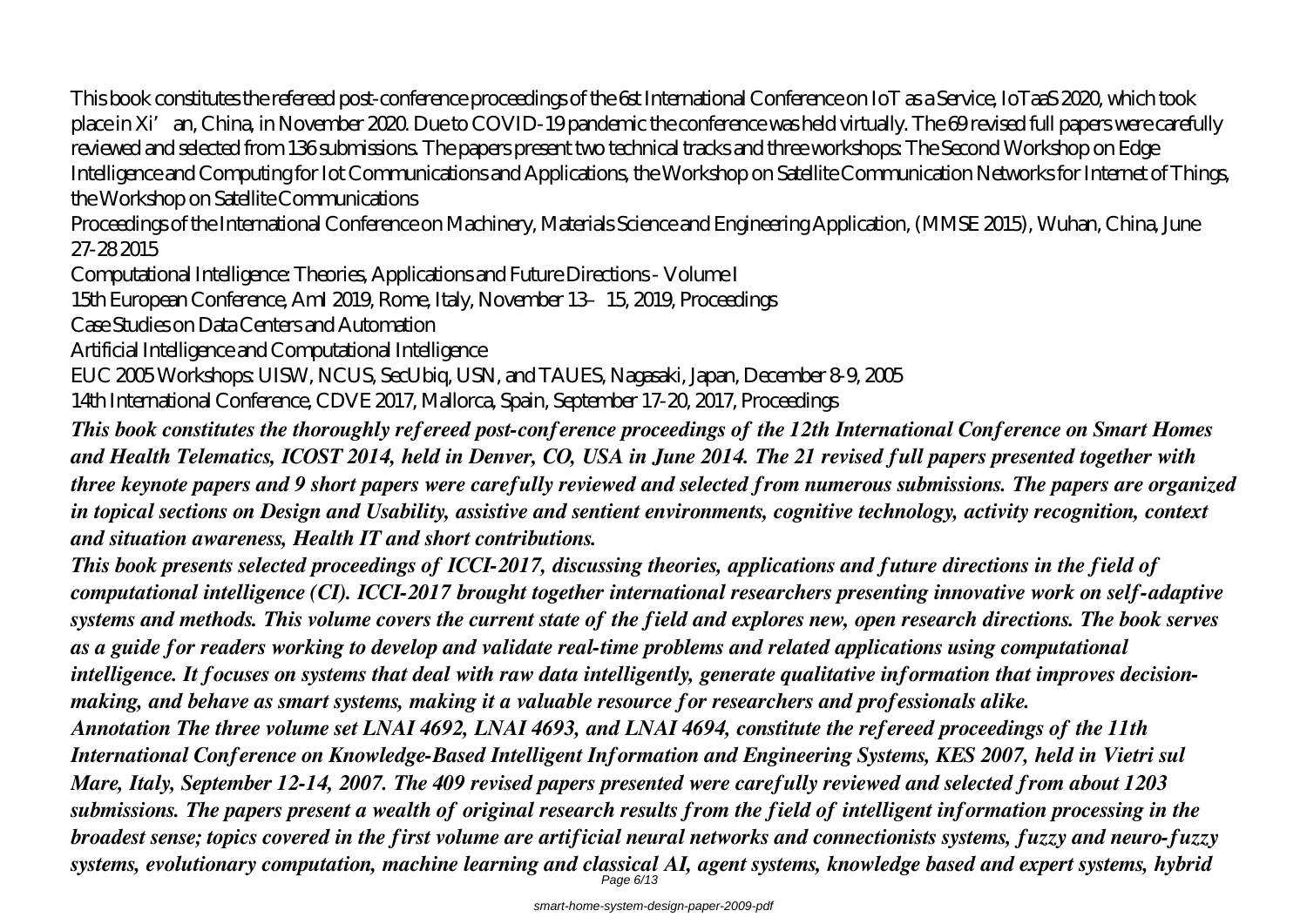*intelligent systems, miscellaneous intelligent algorithms, intelligent vision and image processing, knowledge management and ontologies, Web intelligence, multimedia, e-learning and teaching, intelligent signal processing, control and robotics, other intelligent systems applications, papers of the experience management and engineering workshop, industrial applications of intelligent systems, as well as information engineering and applications in ubiquotous computing environments. A smart building is the state-of-art in building with features that facilitates informed decision making based on the available data through smart metering and IoT sensors. This set provides useful information for developing smart buildings including significant improvement of energy efficiency, implementation of operational improvements and targeting sustainable environment to create an effective customer experience. It includes case studies from industrial results which provide cost effective solutions and integrates the digital SCADE solution. Describes complete implication of smart buildings via industrial, commercial and community platforms Systematically defines energy-efficient buildings, employing power consumption optimization techniques with inclusion of renewable energy sources Covers data centre and cyber security with excellent data storage features for smart buildings Includes systematic and detailed strategies for building air conditioning and lighting Details smart building security propulsion. This set is aimed at graduate students, researchers and professionals in building systems, architectural, and electrical engineering. IoT as a Service*

*Energy Science and Applied Technology*

*12th International Conference, NEW2AN 2012, and 5th Conference, ruSMART 2012, St. Petersburg, Russia, August 27-29, 2012, Proceedings*

*Research Anthology on Usage and Development of Open Source Software*

*6th EAI International Conference, IoTaaS 2020, Xi'an, China, November 19–20, 2020, Proceedings*

*Smart Buildings Digitalization, Two Volume Set*

*Selected Papers from the 27th Australian National Health Informatics Conference (HIC 2019)*

**This book constitutes the refereed proceedings of the 14th International Conference on Cooperative Design, Visualization, and Engineering, CDVE 2017, held in Mallorca, Spain, in September 2017. The 31 full papers presented in this book together with 4 short papers were carefully reviewed and selected from 84 submissions. The papers cover a broad range of topics in the field of cooperative visualization; cooperative design; cooperative engineering; basic theories, methods and technologies that support CDVE; and cooperative applications.**

**With the rapid development of Machinery, Materials Science and Engineering Application,**

Page 7/13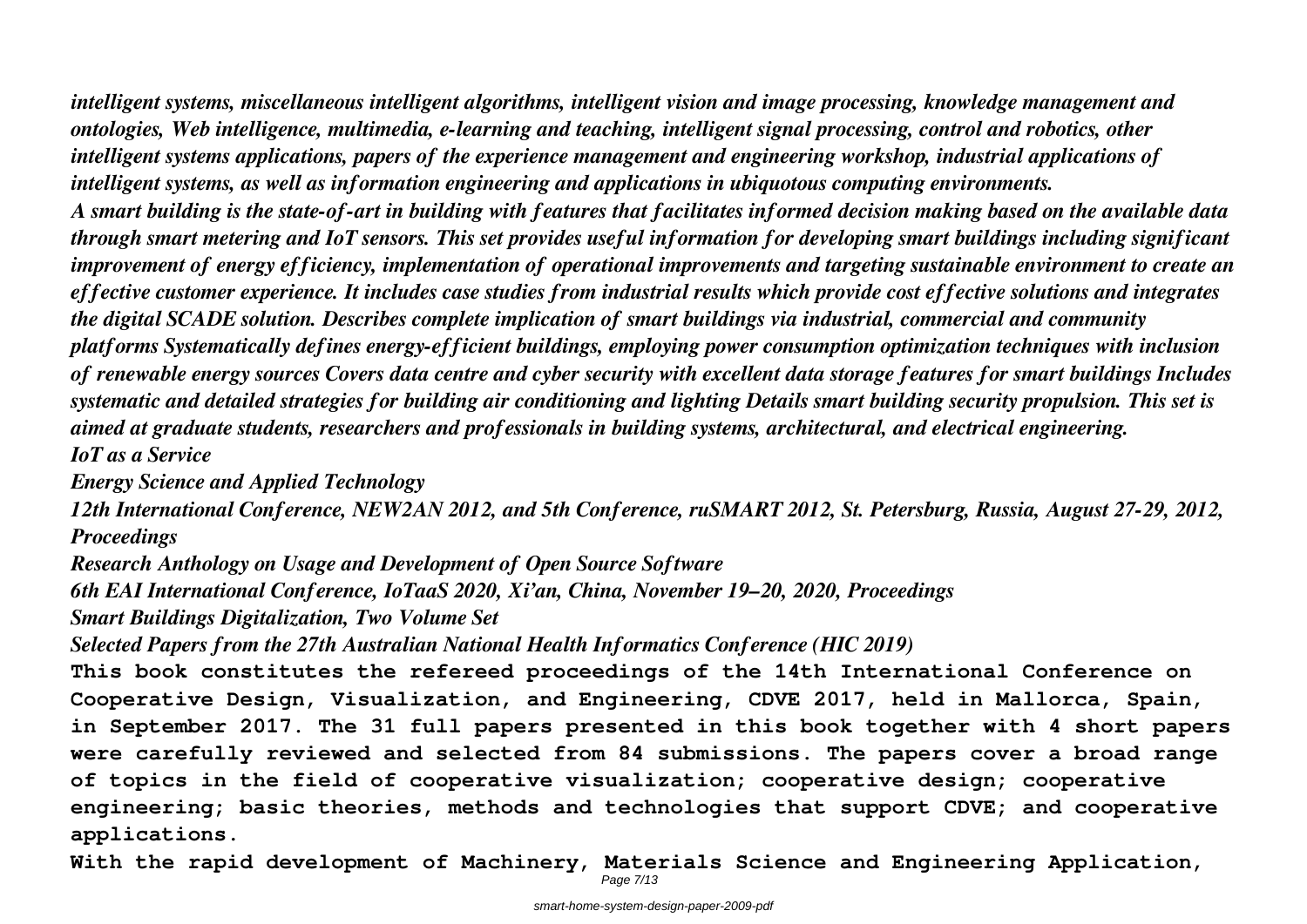**discussion on new ideas related mechanical engineering and materials science arise. In this proceedings volume the author(s) are focussed on Machinery, Materials Science and Engineering Applications and other related topics. The Conference has pro The two LNCS volume set 9754-9755 constitutes the refereed proceedings of the Second International Conference on Human Aspects of IT for the Aged Population, ITAP 2016, held as part of the 18th International Conference on Human-Computer Interaction, HCII 2016, held in Toronto, ON, Canada, in July 2016, jointly with 14 other thematically conferences. The total of 1287 papers and 186 poster papers presented at the HCII 2016 conferences were carefully reviewed and selected from 4354 submissions. LNCS 9754, Design for Aging (Part I), addresses the following major topics: designing for and with the elderly; technology use and acceptance by older users; psychological and cognitive aspects of interaction and aging; mobile and wearable technologies for the elderly. LNCS 9755, Healthy and Active Aging (Part II), addresses these major topics: smart and assistive environments; aging and social media; aging, learning, training and games; and aging, mobility and driving.**

**This book constitutes late breaking papers from the 22nd International Conference on Human-Computer Interaction, HCII 2020, which was held in July 2020. The conference was planned to take place in Copenhagen, Denmark, but had to change to a virtual conference mode due to the COVID-19 pandemic. From a total of 6326 submissions, a total of 1439 papers and 238 posters have been accepted for publication in the HCII 2020 proceedings before the conference took place. In addition, a total of 333 papers and 144 posters are included in the volumes of the proceedings published after the conference as "Late Breaking Work" (papers and posters). These contributions address the latest research and development efforts in the field and highlight the human aspects of design and use of computing systems. The 59 late breaking papers presented in this volume address the latest research and development efforts in the field and highlight the human aspects of design and use of computing systems.**

**HCI International 2020 – Late Breaking Papers: Universal Access and Inclusive Design Smart Buildings Digitalization**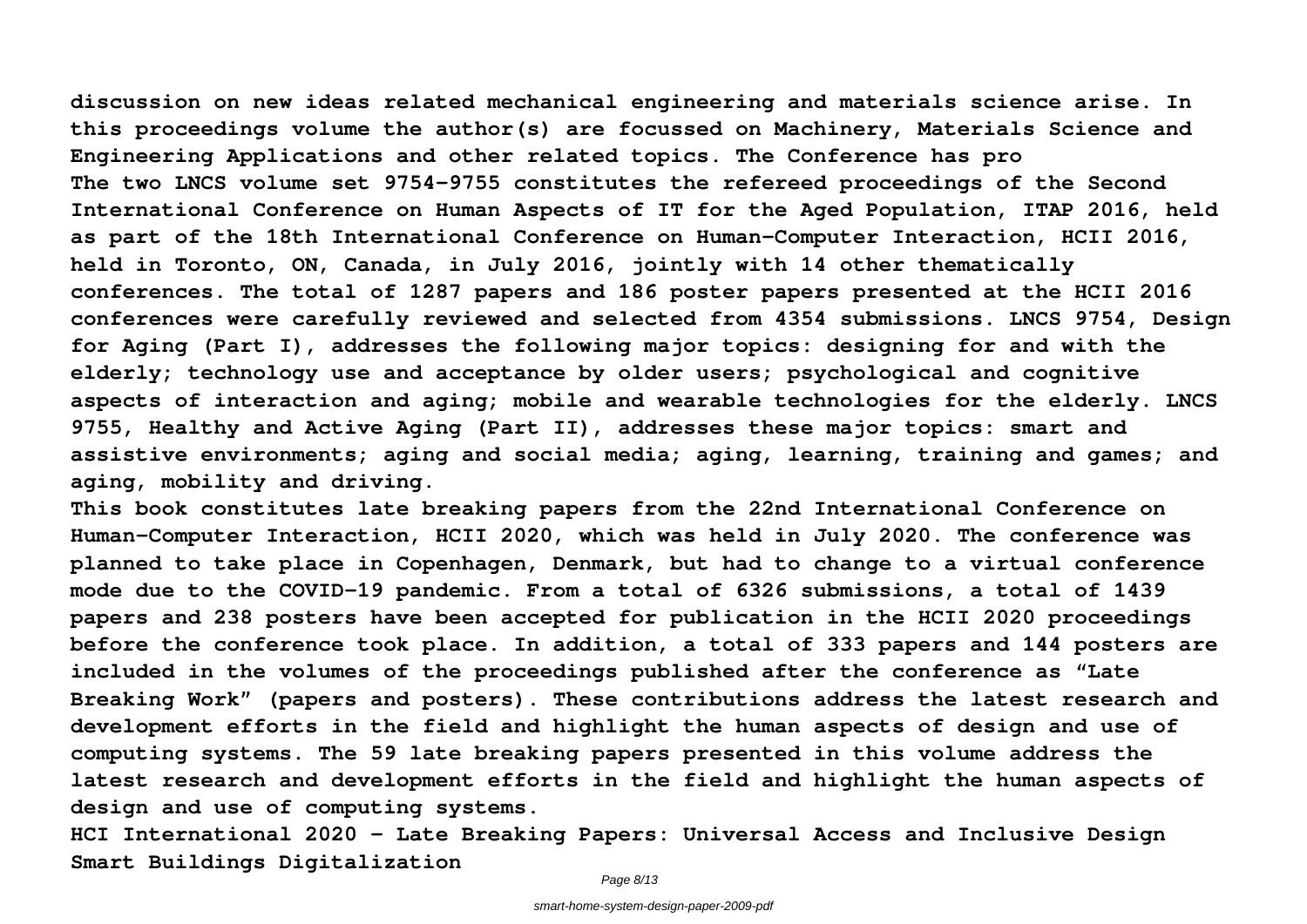#### **From Smart Homes to Smart Care**

### **Cooperative Design, Visualization, and Engineering**

# **4th International Conference, AICI 2012, Chengdu, China, October 26-28, 2012, Proceedings Knowledge-Based Intelligent Information and Engineering Systems**

## **Ambient Assistive Health and Wellness Management in the Heart of the City**

This book constitutes the refereed proceedings of the 20 th International Conference on User Modeling, Adaptation, and Personalizat Montreal, Canada, in July 2012. The 22 long and 7 short papers of the Research Paper Track presented were carefully reviewed and selection of the Research Paper Track presented were carefully reviewed and selection of the submissions. The papers are organized in topical sections on user engagement; trust; user motivation, attention, and effort; recomme (including topics such as matrix factorization, critiquing, noise and spam in recommender systems); user centered design and evaluati data mining; modeling learners; user models in microblogging; and visualization. The Industry Paper Track covered innovative commerci implementations or applications of UMAP technologies, and experience in applying recent research advances in practice. 2 long and 1 were accepted of 5 submissions.

This book is based on the research papers presented during The Institute of Industrial Engineers Asian Conference 2013 held at Taipe presents information on the most recent and relevant research, theories and practices in industrial and systems engineering. Key top Engineering and Technology Management Engineering Economy and Cost Analysis Engineering Education and Training Facilities Planning and Management Global Manufacturing and Management Human Factors Industrial & Systems Engineering Education Information Processi Engineering Intelligent Systems Manufacturing Systems Operations Research Production Planning and Control Project Management Q and Management Reliability and Maintenance Engineering Safety, Security and Risk Management Supply Chain Management Systems N Simulation Large scale complex systems

Energy Science and Applied Technology includes contributions on a wide range of topics:- Technologies in geology, mining, oil and gas and exploitation of deposits- Energy transfer and conversion, materials and chemical technologies- Environmental engineering and sus development- Electrical and electronic technology, power system

This proceedings set contains selected Computer, Information and Education Technology related papers from the 2015 International Computer, Intelligent Computing and Education Technology (CICET 2015), to be held April 11-12, 2015 in Guilin, P.R. China. The procee to provide a platform for researchers, engineers and academics

12th International Conference, ICOST 2014, Denver, CO, USA, June 25-27, 2014, Revised Papers

Human Centered Computing

Proceedings of ICICCT 2019

Technologies, Social Impact and Sustainability

Internet of Things (IoT) for Automated and Smart Applications

Proceedings of the International Symposium on Innovative and Interdisciplinary Applications of Advanced Technologies (IAT), Volume 1 First International Conference, E-Energy 2010, First International ICST Conference, E-Energy 2010 Athens, Greece, October 14-15, 20 Selected Papers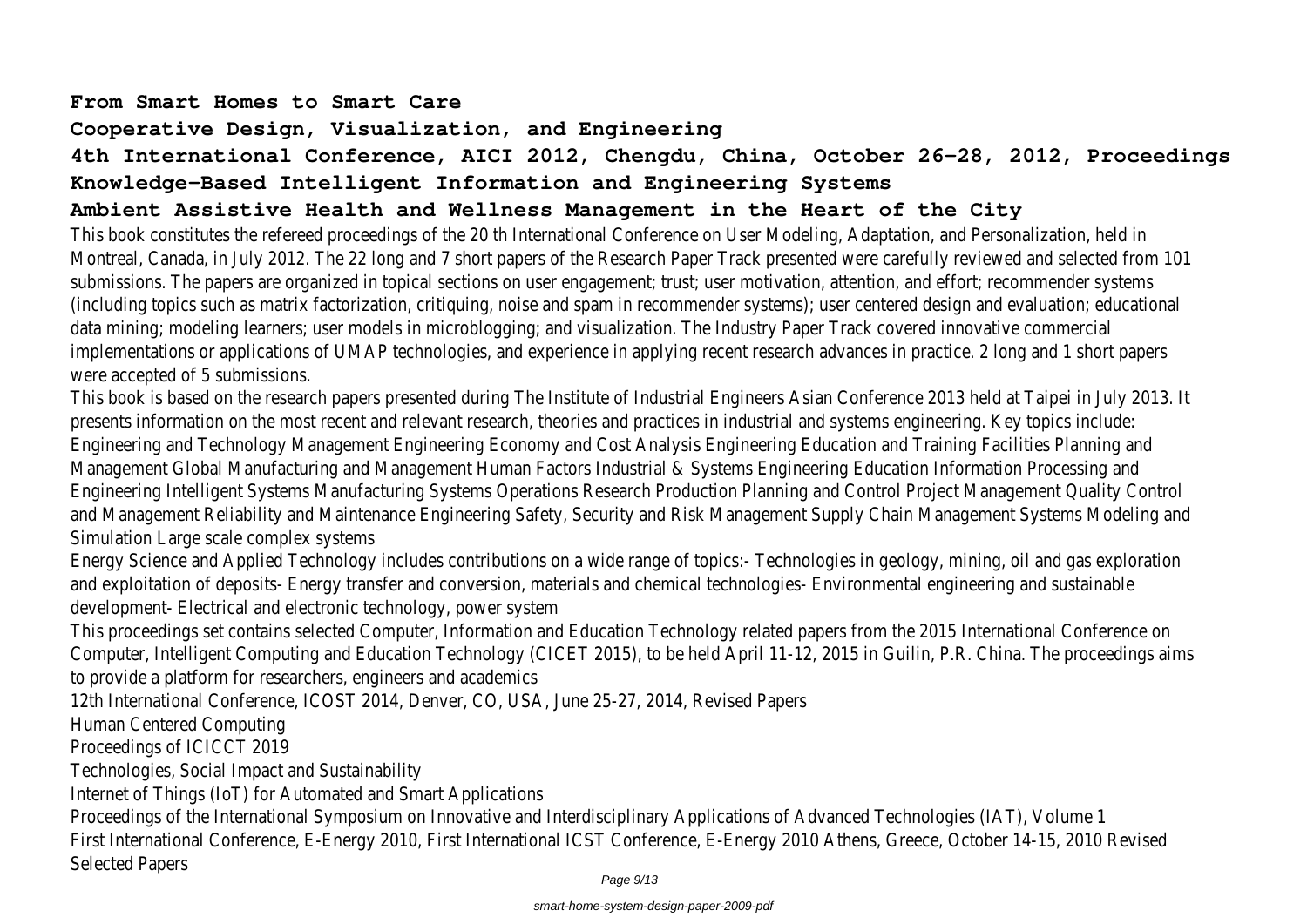*This book provides an authoritative guide for postgraduate students and academic researchers in electronics, computer and network engineering, telecommunications, energy technology and home automation, as well as R&D managers in industrial sectors such as wireless technology, consumer electronics, telecommunications and networking, information technology, energy technology and home automation. Part One outlines the key principles and technologies needed for ecological smart home networks. Beginning with a thorough overview of the concept behind ecological smart home network design, the book reviews such important areas as power line*

*communications, hybrid systems and middleware platforms. Part Two then goes on to discuss some important applications of this technology, with wireless smart sensor networks for home and telecare, and smart home networking for content and energy management (including the intelligent Zero Emission Urban System), all explored in detail. More systematic and comprehensive coverage: the book covers ecological design and technology requirements, performance and applications for smart home networks Better focus on industry needs: the book covers current and emerging smart home networking technologies. It explains how the technologies work, how they have developed, their capabilities and the markets that they target Better coverage of the best international research: the book is multi-contributor and brings together the leading researchers from around the world*

*The volume includes a set of selected papers extended and revised from the 4th International conference on Knowledge Discovery and Data Mining, March 1-2, 2011, Macau, Chin. This Volume is to provide a forum for researchers, educators, engineers, and government officials involved in the general areas of knowledge discovery and data mining and learning to disseminate their latest research results and exchange views on the future research directions of these fields. 108 high-quality papers are included in the volume. This book explains the concept of data centers, including data collection, public parking systems, smart metering, and sanitizer dispensers. Electric urban transport systems and effective electric distribution in smart cities are discussed as well. The extensive role of power electronics in smart building applications, such as electric vehicles, rooftop terracing, and renewable energy integration, is included. Case studies on automation in smart homes and commercial and official buildings are elaborated. This book describes the complete implication of smart buildings via industrial, commercial, and community platforms. FEATURES Systematically defines energyefficient buildings employing power consumption optimization techniques with the inclusion of renewable energy sources Covers data centers and cybersecurity with excellent data storage features for smart buildings Includes systematic and detailed strategies for building air-conditioning and lighting Details smart building security propulsion This book is aimed at graduate students, researchers, and professionals in building systems engineering, architectural engineering, and electrical engineering.*

*Digital developments have resulted in many changes in the way healthcare is conceived and delivered. This has brought challenges, but has also created opportunities to shape healthcare, and has made the management and evaluation of systems and innovations, together with the education of healthcare practitioners, essential at all levels. This book presents the proceedings of HIC 2019, the annual Australian national conference for Health Informatics, held in Melbourne, Australia, from 12 – 14 August 2019. The conference provides the ideal environment for clinicians, researchers, health IT professionals, industry and consumers to gather and share their knowledge, to drive innovative thinking, enhance services, improve data-driven decision making, and allow greater consumer involvement. The conference focused on ten themes that underpin a fully digital healthcare sector: analytics and the learning health system; clinical informatics; digital health workforce development; health policy, ethics and business models; informatics in health professional education; innovations, informaticians and digital health entrepreneurship; integrated and connected care; interoperability and* Page 10/13

smart-home-system-design-paper-2009-pdf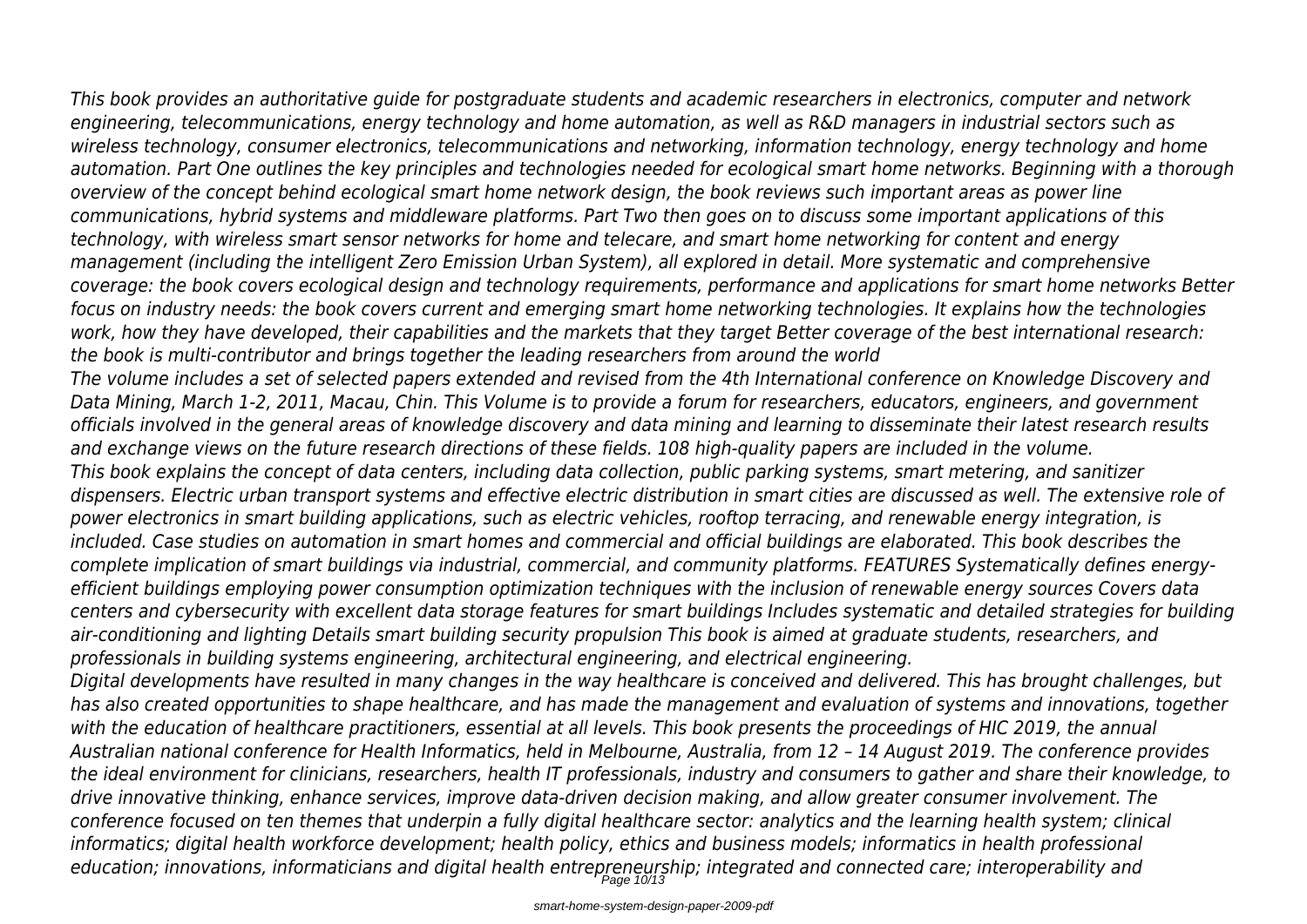*informatics infrastructure; participatory medicine and consumer informatics; and system implementations and digital hospitals. The 29 papers selected for inclusion here reflect these themes, highlighting the research and technological innovations that are supporting the digital transformation of the healthcare sector. The book includes examples of important new developments in the field of health informatics, and emphasizes the central role that digital health plays in current and future healthcare organizations everywhere. It will be of interest to all those involved in the field of healthcare.*

*Ecological Design of Smart Home Networks*

*Second International Conference, ITAP 2016, Held as Part of HCI International 2016 Toronto, ON, Canada, July 17–22, 2016, Proceedings, Part II*

*19th International Conference, ICICS 2017, Beijing, China, December 6-8, 2017, Proceedings*

*Third International Conference, Held as Part of the Services Conference Federation, SCF 2018, Seattle, WA, USA, June 25-30, 2018, Proceedings*

*Proceedings of the Institute of Industrial Engineers Asian Conference 2013*

*Information and Communications Security*

*User Modeling, Adaptation, and Personalization*

*This book constitutes the joint refereed proceedings of the 12 International Conference on Next Generation Teletraffic and Wired/Wireless Advanced Networking, NEW2AN, and the 5th Conference on Internet of Things and Smart Spaces, ruSMART 2012, held in St. Petersburg, Russia, in August 2012. The total of 42 papers was carefully reviewed and selected for inclusion in this book. The 14 papers selected from ruSMART are organized in topical sections named: defining an internet-of-things ecosystem; future services; and smart space governing through service mashups. The 28 papers from NEW2AN deal with the following topics: wireless cellular networks; ad-hoc, mesh, and delay-tolerant networks; scalability, cognition, and self-organization; traffic and internet applications; and wireless sensor networks. They also contain 4 selected papers from the NEW2AN 2012 winter session. This book gathers papers presented at the 9th International Conference on Computer Engineering and Networks (CENet2019), held in Changsha, China, on October 18–20, 2019. It examines innovations in the fields of computer engineering and networking and explores important, state-of-the-art developments in areas such as Information Security, Information Hiding and Cryptography, Cyber Security, and Intelligent Computing and Applications. The book also covers emerging topics in computer engineering and networking, along with their applications, discusses how to improve productivity by using the latest advanced technologies, and examines innovation in the fields of computer engineering and networking, particularly in intelligent computing and security.*

*This two-volume set constitutes the refereed proceedings of the 7th International Conference on Human Aspects of IT for the Aged Population, ITAP 2021, held as part of the 23rd International Conference, HCI International 2021, held as a virtual event, in July 2021. The total of 1276 papers and 241 posters* Page 11/13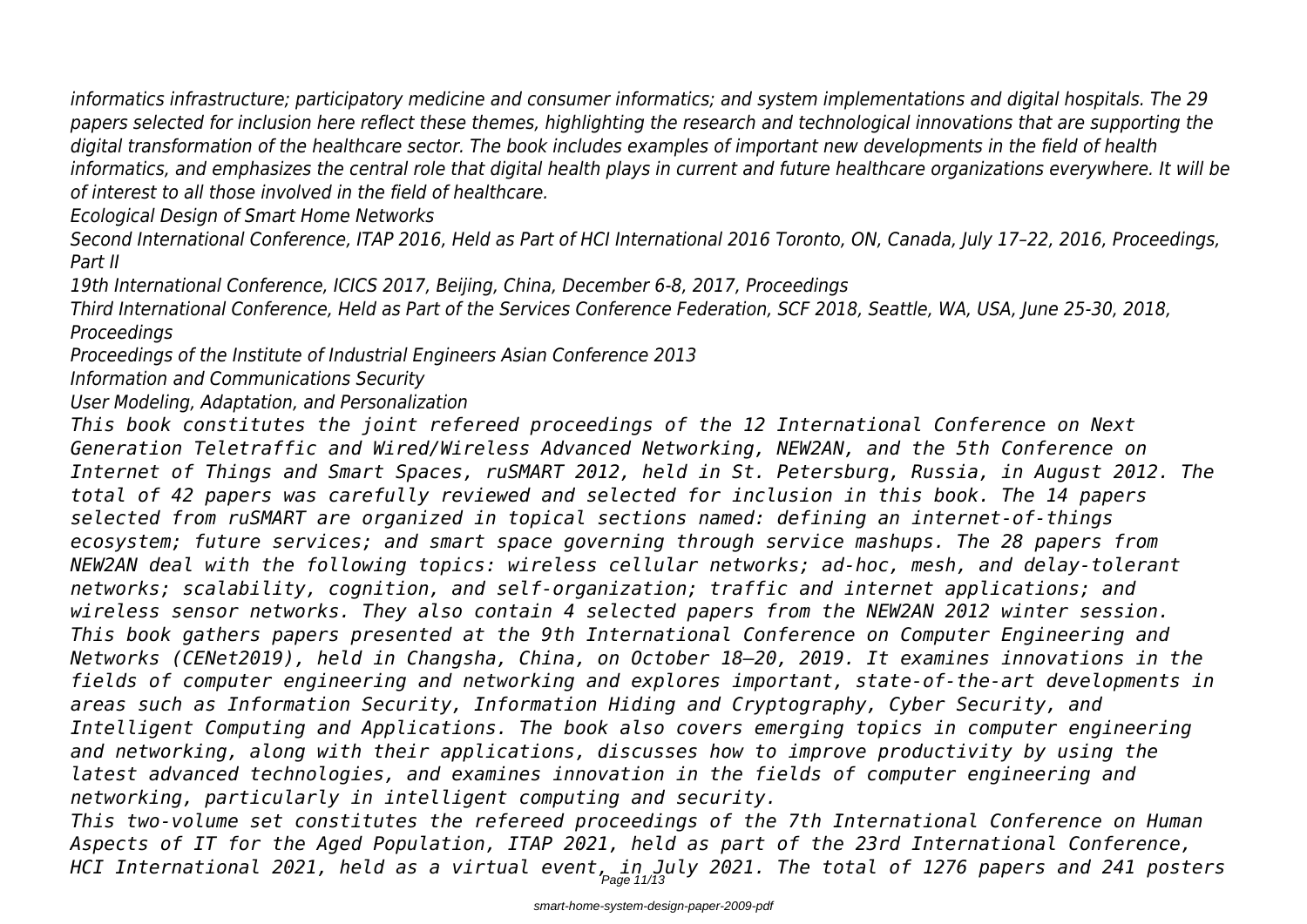*included in the 39 HCII 2021 proceedings volumes was carefully reviewed and selected from 5222 submissions. ITAP 2021 includes a total of 67 papers; they focus on topics related to designing for and with older users, technology acceptance and user experience of older users, use of social media and games by the aging population, as well as applications supporting health, wellbeing, communication, social participation and everyday activities.*

*This book looks at cyber security challenges with topical advancements in computational intelligence and communication technologies. This book includes invited peer-reviewed chapters on the emerging intelligent computing and communication technology research advancements, experimental outcomes, and cyber security practices, threats, and attacks with challenges. The book begins with a state-of-the-art survey and reviews of cyber security trends and issues. It further covers areas such as developments in intelligent computing and communication, smart healthcare, agriculture, transportation, online education, and many more real-life applications using IoT, big data, cloud computing, artificial intelligence, data science, and machine learning. This book is of interest to graduate/postgraduate students, researchers, and academicians. This book will be a valuable resource for practitioners and professionals working in smart city visualization through secure and intelligent application design, development, deployment to foster digital revolution, and reliable integration of advanced computing and communication technologies with global significance.*

*Proceedings of the 9th International Conference on Computer Engineering and Networks*

*SEIA' 2019 Conference Proceedings*

*ICOST 2005, 3rd International Conference on Smart Homes and Health Telematics*

*Energy-Efficient Computing and Networking*

*Embedded and Ubiquitous Computing - EUC 2005 Workshops*

*Research Anthology on Cross-Disciplinary Designs and Applications of Automation*

*Building a Healthcare Future Through Trusted Information ; Selected Papers from the 20th Australian National Health Informatics Conference (HIC 2012)*

**We are living in a world full of innovations for the elderly and people with s- cial needs to use smart assistive technologies and smart homes to more easily perform activities of daily living, continue social participation, engage in ent- tainment and leisure activities, and to enjoy living independently. These in- vations are inspired by new technologies leveraging all aspects of ambient and pervasive intelligence with related theories, technologies, methods, applications, and services on ubiquitous, pervasive, AmI, universal, mobile, embedded, we- able, augmented, invisible, hidden, context-aware, calm, amorphous, sentient, proactive, post PC, everyday, autonomic computing from engineering, business and organizationalperspectives. In the ?eld of smart homes and health telem- ics, signi?cant research is underway to enable ageing and disabled people to use smart assistive technologies and smart homes to foster independent living and to o?er them an enhanced quality of life. A smart home is a vision of the future where computers and computing - vices will be available naturally and unobtrusively anywhere, anytime, and by di?erent means in our daily living, working, learning, business, and infota- ment environments. Such a visionopens tremendous opportunities for** Page 12/13